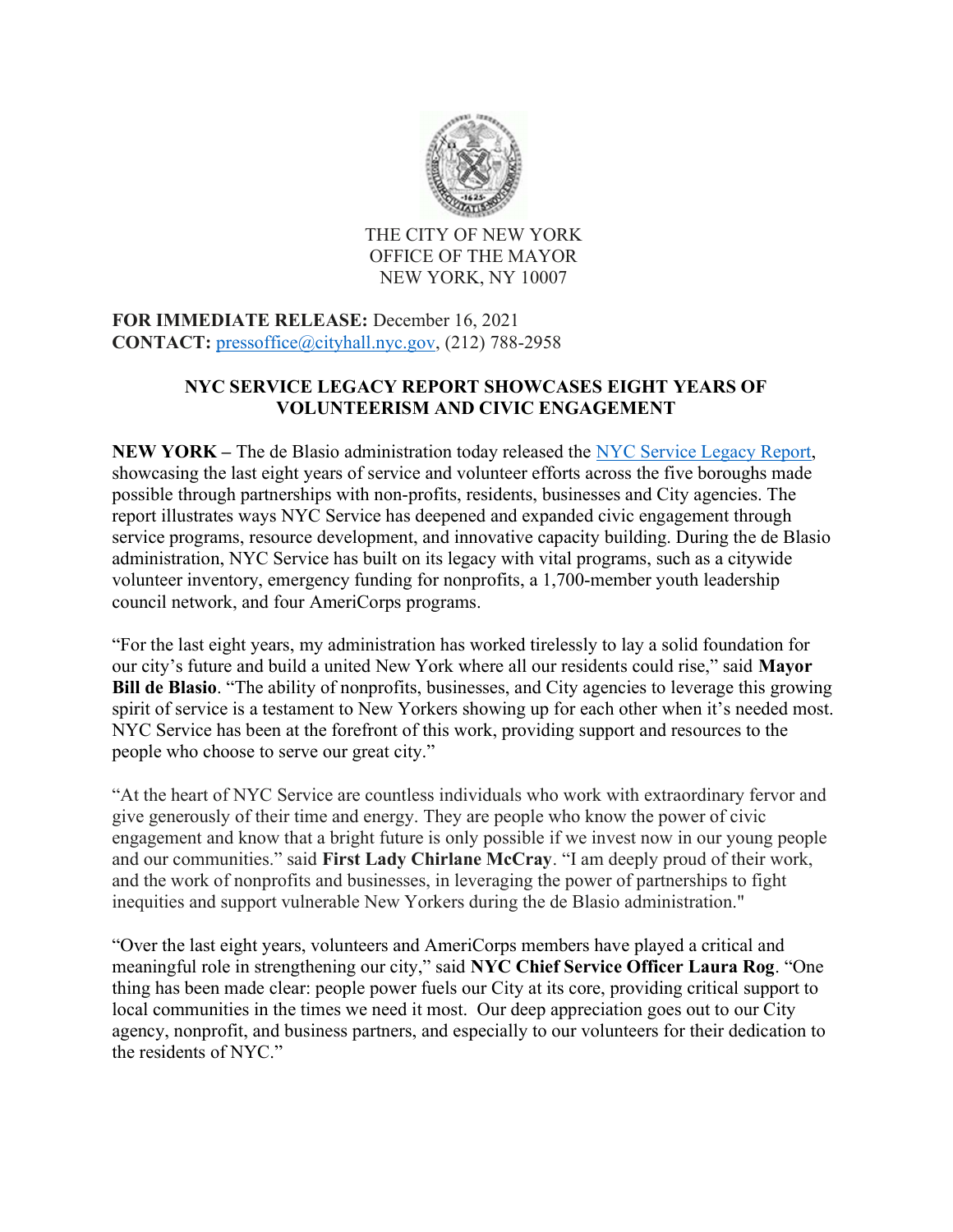Covering nearly a decade, NYC Service's report displays the importance of volunteerism, the advancement of service participation, prioritization of diversity and inclusion, collaboration amongst partners, and sustainable change driven by residents. NYC Service partnerships and coalitions include over 200 nonprofits, 50 City agencies, 50 businesses, and 40 colleges and universities, with partner networks providing opportunities and support to millions of NYC volunteers each year. Additionally, more than 1,800 AmeriCorps members have served in NYC Service National Service programs since 2013, adding capacity to 35 City agencies and 150 nonprofits.

NYC Service has been at the forefront of volunteerism since its founding in 2009, increasing service opportunities across all five boroughs, and supporting New York City residents with meaningful volunteer and service opportunities, community-based research, and resources.

"The NYC Service's Legacy Report is a testament to the many ways residents from diverse sectors and communities continue to play an active and essential role in the civic life of our neighborhoods. I congratulate the NYC Service team on their leadership and commitment to connecting, strengthening and promoting a continuum of civic engagement across our city," said Dr. Sarah Sayeed, Chair & Executive Director, Civic Engagement Commission.

"From text banking New Yorkers encouraging them to make voting plans to observing elections to ensure voters were free to cast their ballots without fear of harassment or intimidation to developing creative content and diverse messaging, our volunteers have done it all and play a crucial role in our voter engagement work," said Laura Wood, Chief Democracy Officer. "DemocracyNYC is a proud partner of NYC Service and is excited to be a part of a report which highlights the immense impact volunteers have in making voting more accessible in our city."

"Thanks to NYC Service for its support of our park system during the de Blasio Administration; it has been tremendous over the past eight years," said NYC Parks Commissioner, Gabrielle Fialkoff. "Core to our agency mission, through NYC Service funding and the City Service Corps, in partnership we have advanced community and volunteer engagement in parks through Shape Up, Stewardship and GreenThumb programming, serving hundreds of thousands of New Yorkers in communities across the city!"

"Our collaboration with NYC Service has empowered New Yorkers to help each other before, during, and after emergencies through volunteerism. NYC Emergency Management and NYC Service also have successfully worked together on the City's Volunteer Coordination Task Force to coordinate volunteer efforts during emergencies, addressing the City's greatest needs by providing resources and support to communities in their darkest hour. We look forward to continuing this critical partnership," said NYC Emergency Management Acting Commissioner Andrew D'Amora.

"This report highlights the critical role volunteers have played during this past administration, especially helping our City recover from the pandemic," said Raquel Batista, Commissioner of the Mayor's Office of Immigrant Affairs. "Our partnership with NYC Service, specifically the Americorps members, has helped expand and deepen our volunteer programs and in turn has extended our agency's reach. These volunteers reflect the communities we serve, helping to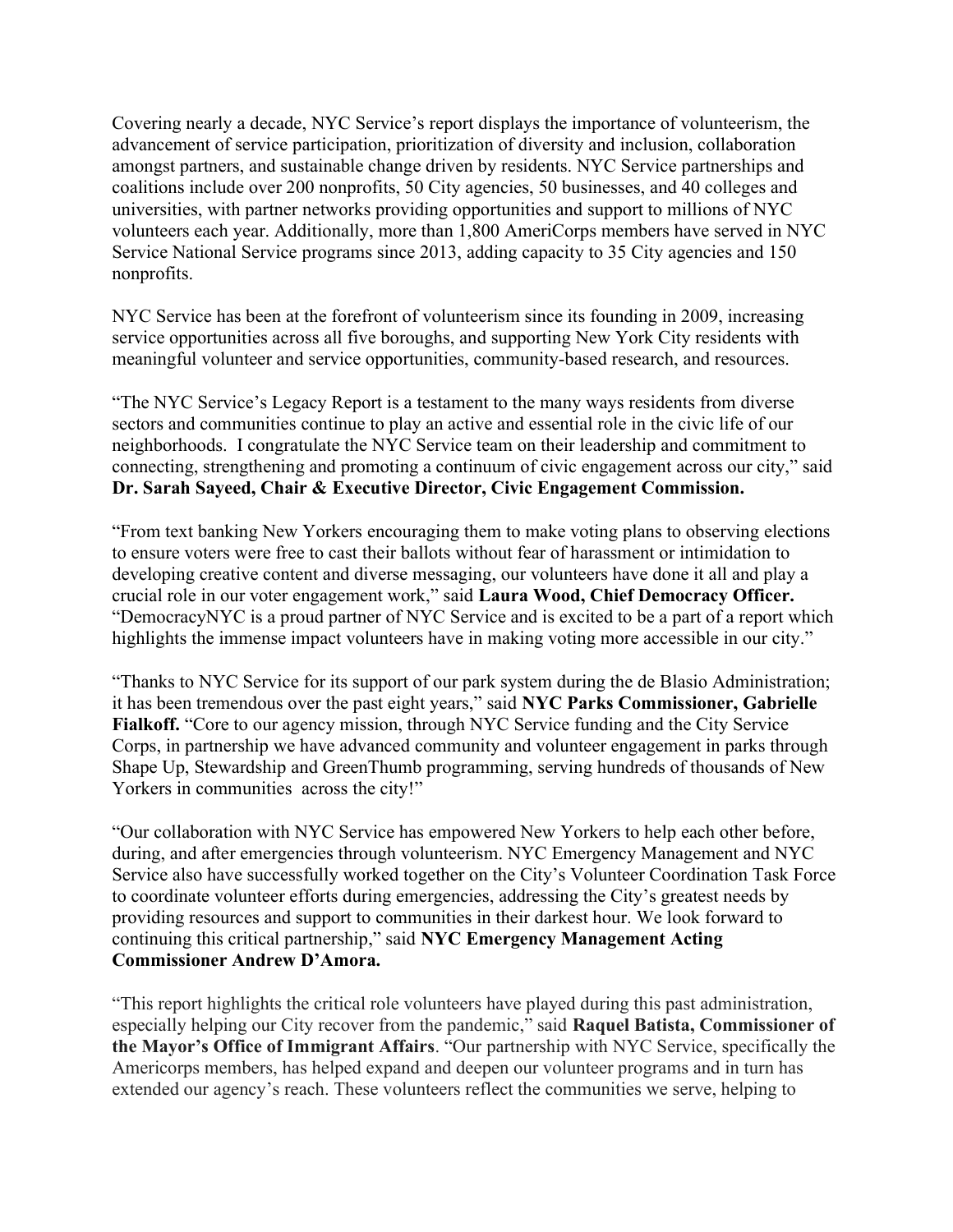educate and inform of city resources, programs, and services. We thank past and current volunteers for their dedication and contributions."

"YLC gives youth a voice, because youth voices matter," said Tischelle George, Deputy Director of Resident Engagement at the NYC Housing Authority. "Through YLC, young people get a chance to advocate for the issues they are passionate about."

"The Department for the Aging has been a proud, longtime recipient of NYC Service funding to support our volunteer programs and efforts. Volunteers are at the heart of our work at DFTA and key to helping achieve our mission. Our partnership with NYC Service has helped to expand our volunteer base and offer additional support for our programs and services to older adults citywide," Said Edgar Yu, Assistant Commissioner for External Affairs

"New York Cares has been proud to partner with NYC Service throughout the years, especially at the height of the pandemic. We worked with NYC Service on their Volunteer Coordination Taskforce to centralize and coordinate volunteers across the five boroughs," said Gary Bagley, Executive Director of New York Cares. "Thanks to NYC Service's support, we deployed thousands of dedicated volunteers to provide critical services to meet pressing community needs, such as delivering millions of meals to residents experiencing food insecurity and connecting isolated New Yorkers to essential services."

"Receiving support from NYC Service through NYC Civic Corps provided The Bronx is Blooming the ability to reach beyond our capacity and find talented people to help our communities preserve and enhance their local environment," said Jennifer Beaugrand, Executive Director of The Bronx is Blooming. "As a small non-profit working with communities to conserve their local environment, the NYC Civic Corps AmeriCorps members have helped with everything from running afterschool programming to building us a new website to better engage our constituents. NYC Civic Corps amplifies our impact, better engages our volunteers, provides organizational capacity to support better and more in-depth programming. NYC Civic Corps has provided The Bronx is Blooming expanded capacity, which has in turn facilitated our growth, allowing us to expand our footprint and our team."

"Being a NYC Civic Corps member from 2018-2019 jump started my career in a way I could have never projected," said Aaliyah Cardenas, AmeriCorps Alum. It was an opportunity for me to build on myself, while impacting and building a stronger community in New York City. Each and every day spent at my host site was a day where I knew I would be able to put a smile on someone's face by helping them the way others had helped my family and I when I was growing up. Almost three years later, my experience as a Civic Corps member has come full circle: I'm not only helping New Yorkers who are facing food insecurity, but also mentoring Civic Corps members who are looking for the same opportunity that I was in 2018."

"Our food and PPE distribution is necessary to keep our Sunset Park community safe and nourished, and NYC Service has allowed us to maintain a strong volunteer base that keeps this operation running. The majority of our food distribution attendees rely on our food distribution as a source of fresh fruits and vegetables especially with the hike in fresh produce prices in supermarkets. Our PPE distribution is also a reminder to our community that the pandemic